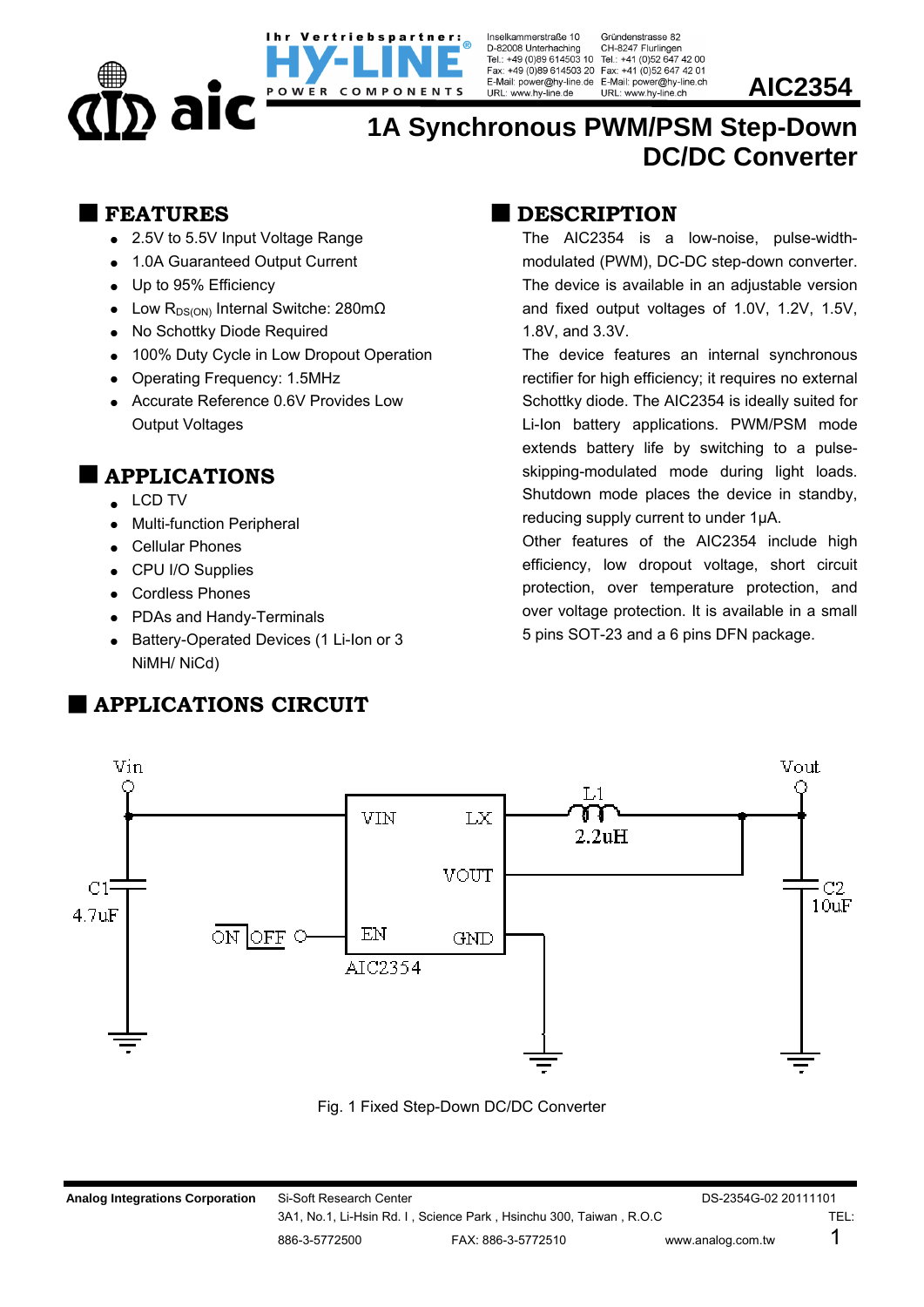



#### **ORDERING INFORMATION**

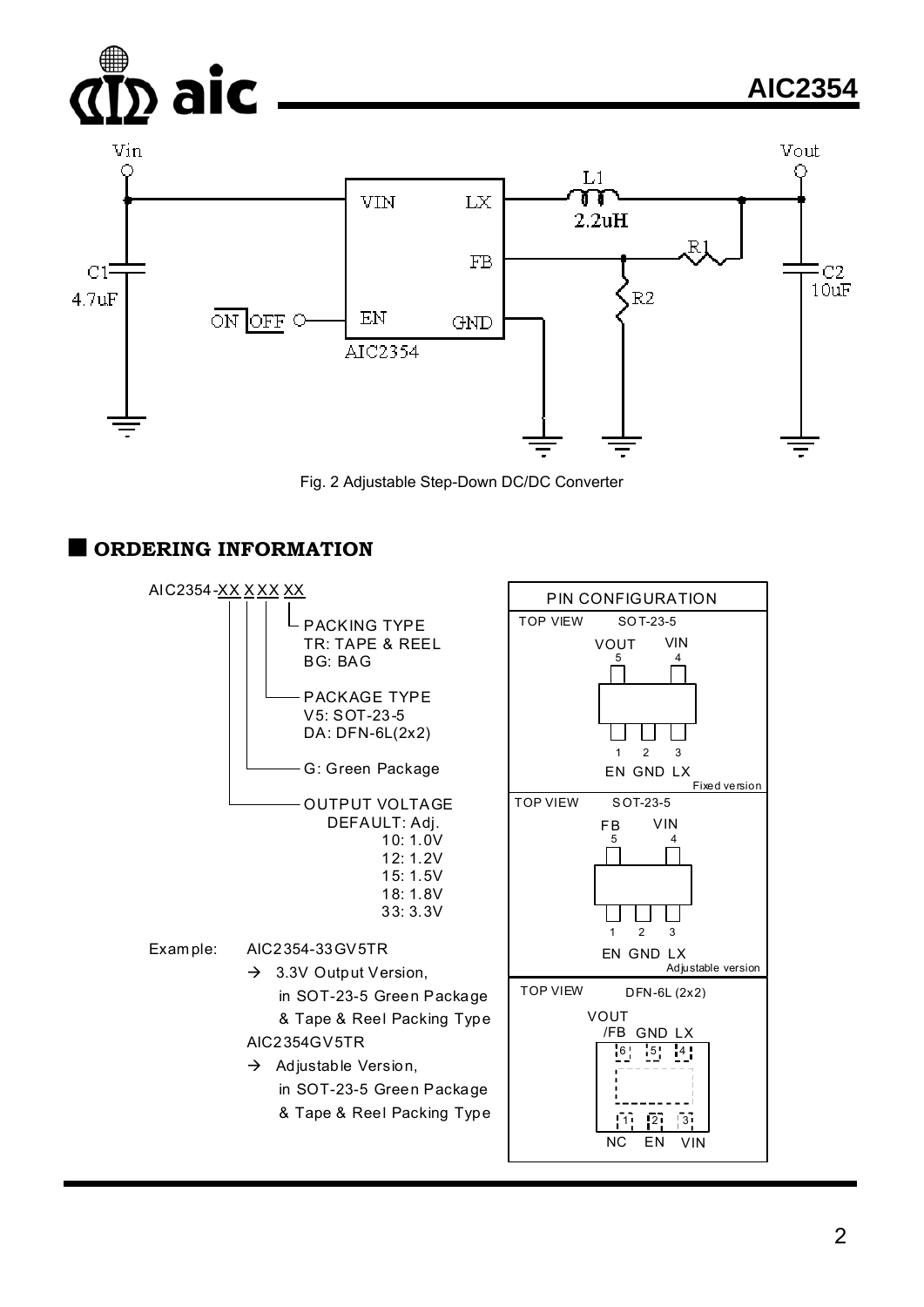## $\sum \text{aic}$

## **ORDERING INFORMATION (Continuous)**

### **Marking (Fixed Version)**

| Part No.      | <b>Marking</b> |
|---------------|----------------|
| AIC2354-10GV5 | GZ10G          |
| AIC2354-12GV5 | GZ12G          |
| AIC2354-15GV5 | GZ15G          |
| AIC2354-18GV5 | GZ18G          |
| AIC2354-33GV5 | GZ33G          |
| AIC2354-10GDA | HO10G          |
| AIC2354-12GDA | <b>HQ12G</b>   |
| AIC2354-15GDA | HQ15G          |
| AIC2354-18GDA | HQ18G          |
| AIC2354-33GDA | HQ33G          |

### **Marking (Adjustable Version)**

| Part No.   | <b>Marking</b> |
|------------|----------------|
| AIC2354GV5 | 2354G          |
| AIC2354GDA | 2354A          |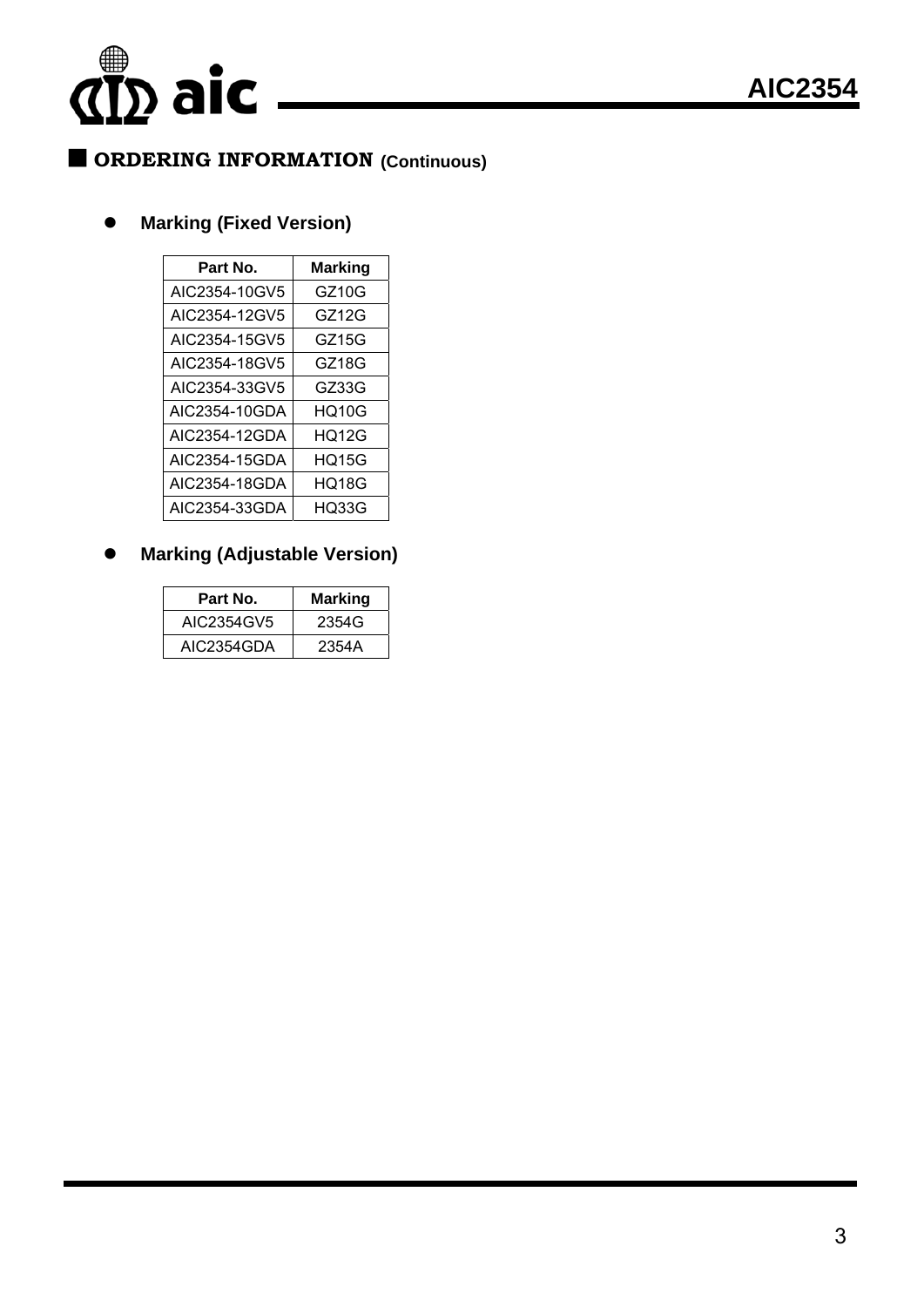# **AIC** <u>AIC2354</u>

## **ABSOLUTE MAXIMUM RATINGS**

|                                        | -0.3 V to $\rm V_{\rm IN}$                |
|----------------------------------------|-------------------------------------------|
|                                        | -40 $\rm ^{\circ}C$ to 85 $\rm ^{\circ}C$ |
|                                        |                                           |
|                                        | -65°C to 150°C                            |
|                                        | $260^{\circ}$ C                           |
| Thermal Resistance Junction to Case    |                                           |
| Thermal Resistance Junction to Case    |                                           |
| Thermal Resistance Junction to Ambient |                                           |
| Thermal Resistance Junction to Ambient |                                           |
| (Assume no Ambient Airflow)            |                                           |
|                                        |                                           |

**Absolute Maximum Ratings are those values beyond which the life of a device may be impaired.** 

\* The package is placed on a two layers PCB with 2 ounces copper and 2 square inch, connected by 8 vias.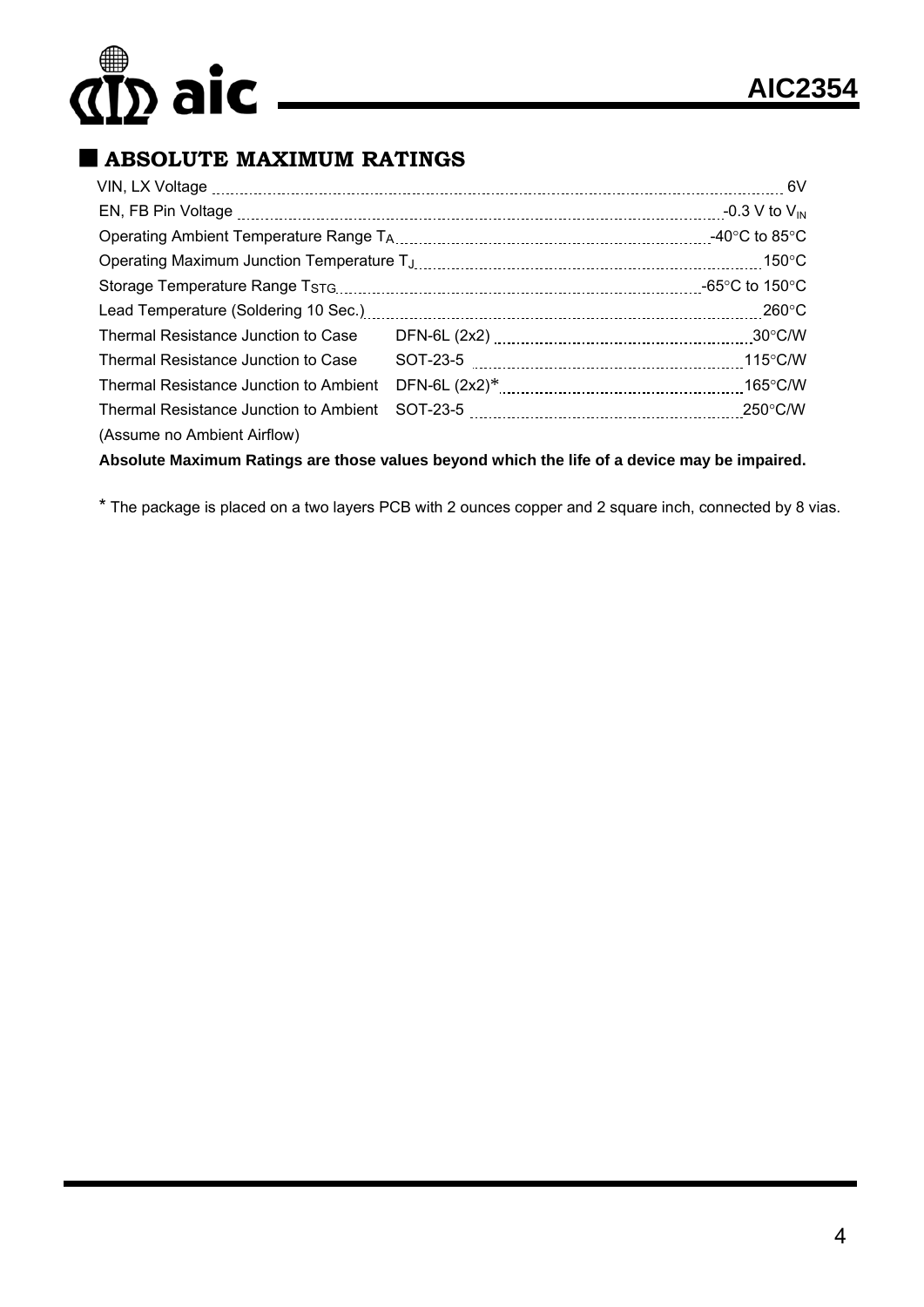# **AIC** <u>AIC2354</u>

## **ELECTRICAL CHARACTERISTICS**

#### **(TA=25C, VIN=3.6V unless otherwise specified.) (Note 1)**

| <b>PARAMETER</b>             | <b>CONDITIONS</b>                                            | <b>SYMBOL</b>     | <b>MIN</b> | <b>TYP</b> | <b>MAX</b>      | <b>UNITS</b> |
|------------------------------|--------------------------------------------------------------|-------------------|------------|------------|-----------------|--------------|
| Input Voltage Range          |                                                              | $V_{IN}$          | 2.5        |            | 5.5             | $\vee$       |
| Output Adjustment Range      |                                                              | $V_{OUT}$         | 0.6V       |            | $V_{IN} - 0.3V$ | V            |
| Reference Voltage            |                                                              | $V_{REF}$         | 0.588      | 0.6        | 0.612           | V            |
| FB Input Current             | $V_{FB} = V_{IN}$                                            | $I_{FB}$          | $-50$      |            | 50              | nA           |
| P-Channel On-Resistance      | $I_{\text{OUT}} = 0.2A$                                      | $P_{RDS(ON)}$     |            | 280        | 390             | $m\Omega$    |
| N-Channel On-Resistance      | $I_{\text{OUT}} = 0.2A$                                      | $N_{RDS(ON)}$     |            | 250        | 390             | $m\Omega$    |
| LX Leakage Current           | $V_{LX}$ =0V or $V_{LX}$ =3.6V                               |                   | $-1$       |            | $\mathbf 1$     | μA           |
| Peak Inductor Current        | $V_{IN} = 5V$                                                | $I_{\text{PK}}$   | 1.3        | 1.6        |                 | A            |
| Quiescent Current            | $I_{\text{OUT}} = 0 \text{mA}$ ,<br>$V_{FB} = V_{REF} + 5\%$ | $I_{\mathsf{Q}}$  |            | 65         | 85              | μA           |
| Shutdown Supply Current      | $EN = GND$                                                   | $I_{\text{SHDN}}$ |            | 0.1        | $\mathbf{1}$    | $\mu$ A      |
| EN High-Level Input Voltage  | $V_{IN} = 2.5V$ to 5.5V                                      | $V_{EN_H}$        | 1.5        |            |                 | $\vee$       |
| EN Low-Level Input Voltage   | $V_{\text{IN}}$ =2.5V to 5.5V                                | $V_{EN\_L}$       |            |            | 0.4             | $\vee$       |
| <b>Oscillator Frequency</b>  |                                                              | $f_{\rm osc}$     | 1.2        | 1.5        | 1.8             | <b>MHz</b>   |
| Maximum Duty Cycle           |                                                              | $D_{MAX}$         | 100        |            |                 | $\%$         |
| Thermal Shutdown Temperature |                                                              |                   |            | 150        |                 | $^{\circ}C$  |
| Thermal Shutdown Hysteresis  |                                                              |                   |            | 25         |                 | $^{\circ}C$  |

Note 1: Specifications are production tested at  $T_A=25^{\circ}$ C. Specifications over the -40°C to 85°C operating temperature range are assured by design, characterization and correlation with Statistical Quality Controls (SQC).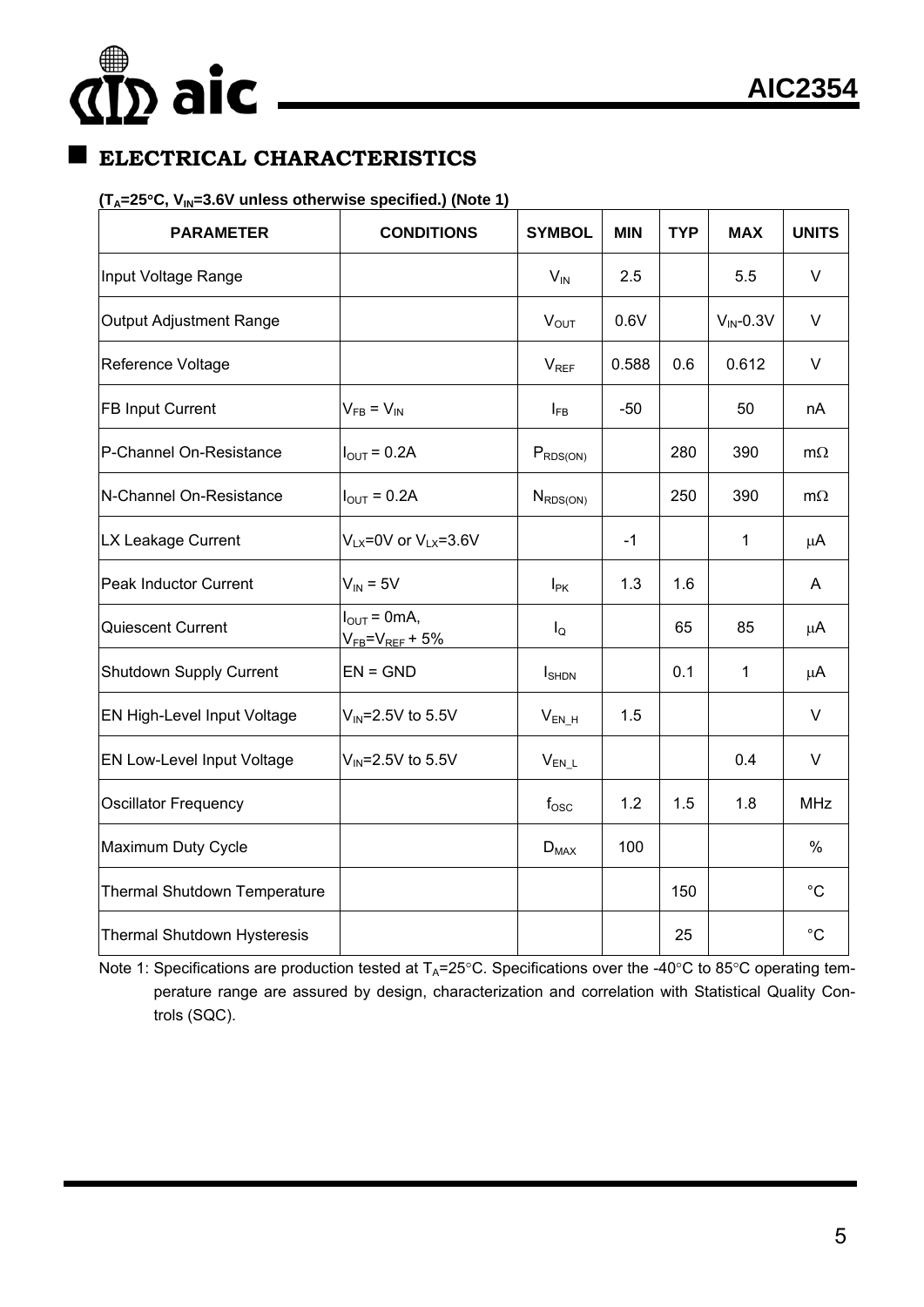## **TYPICAL PERFORMANCE CHARACTERISTICS**



Fig. 3 Efficiency vs. Input Voltage Fig. 4 Efficiency vs. Output Current









Fig. 5 Efficiency vs. Output Current Fig. 6 Efficiency vs. Output Current



Fig. 7 Output Voltage vs. Temperature Fig. 8 Oscillator Frequency vs. Temperature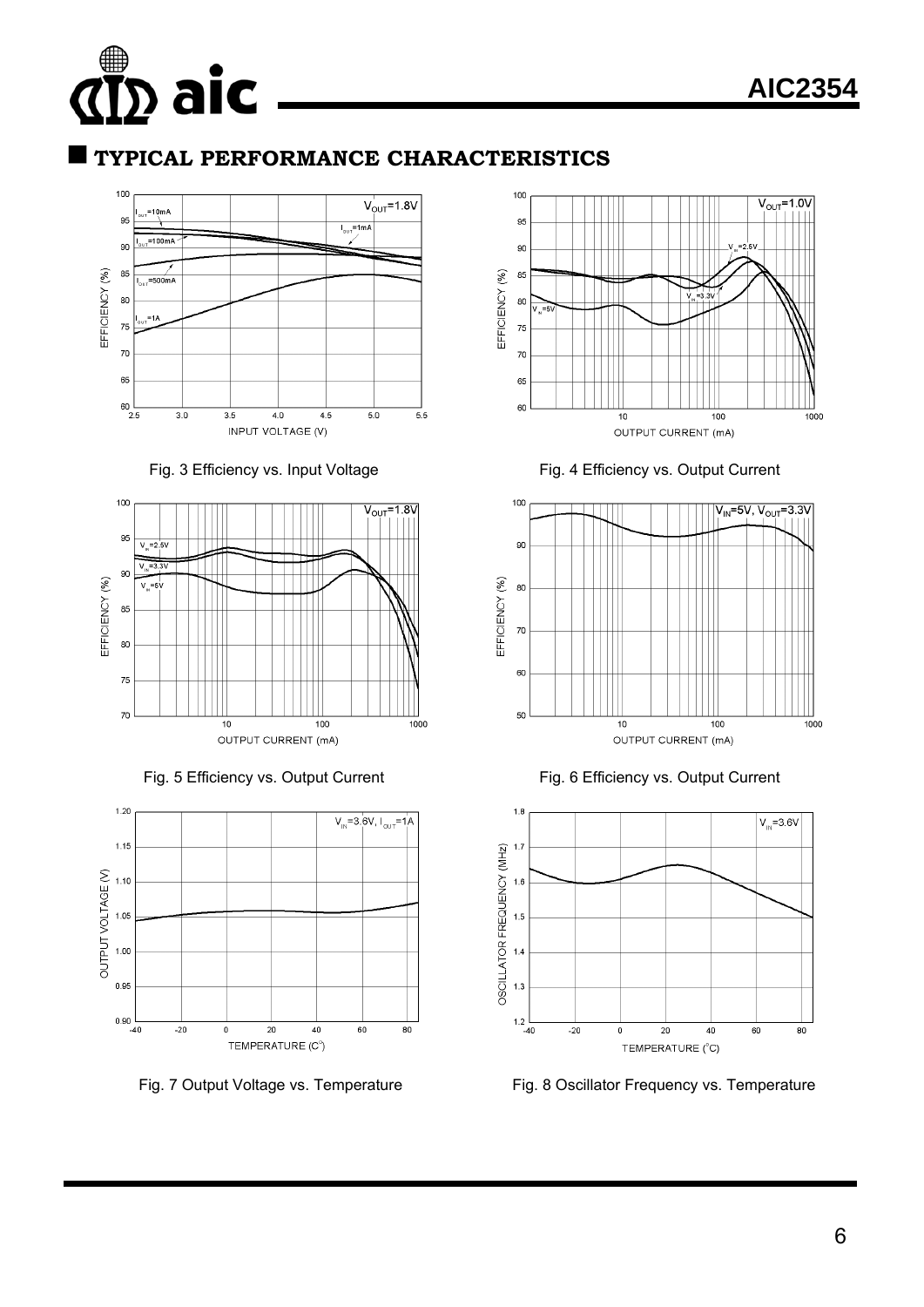## **TYPICAL PERFORMANCE CHARACTERISTICS (Continuous)**



#### Fig. 9 Oscillator Frequency vs. Input Voltage  $Fig. 10 R_{DS(ON)}$  vs. Input Voltage





Fig. 13 Load Transient Response Fig. 14 Load Transient Response





Fig. 11 Supply Current vs. Input Voltage Fig. 12 Current Limit vs. Input Voltage

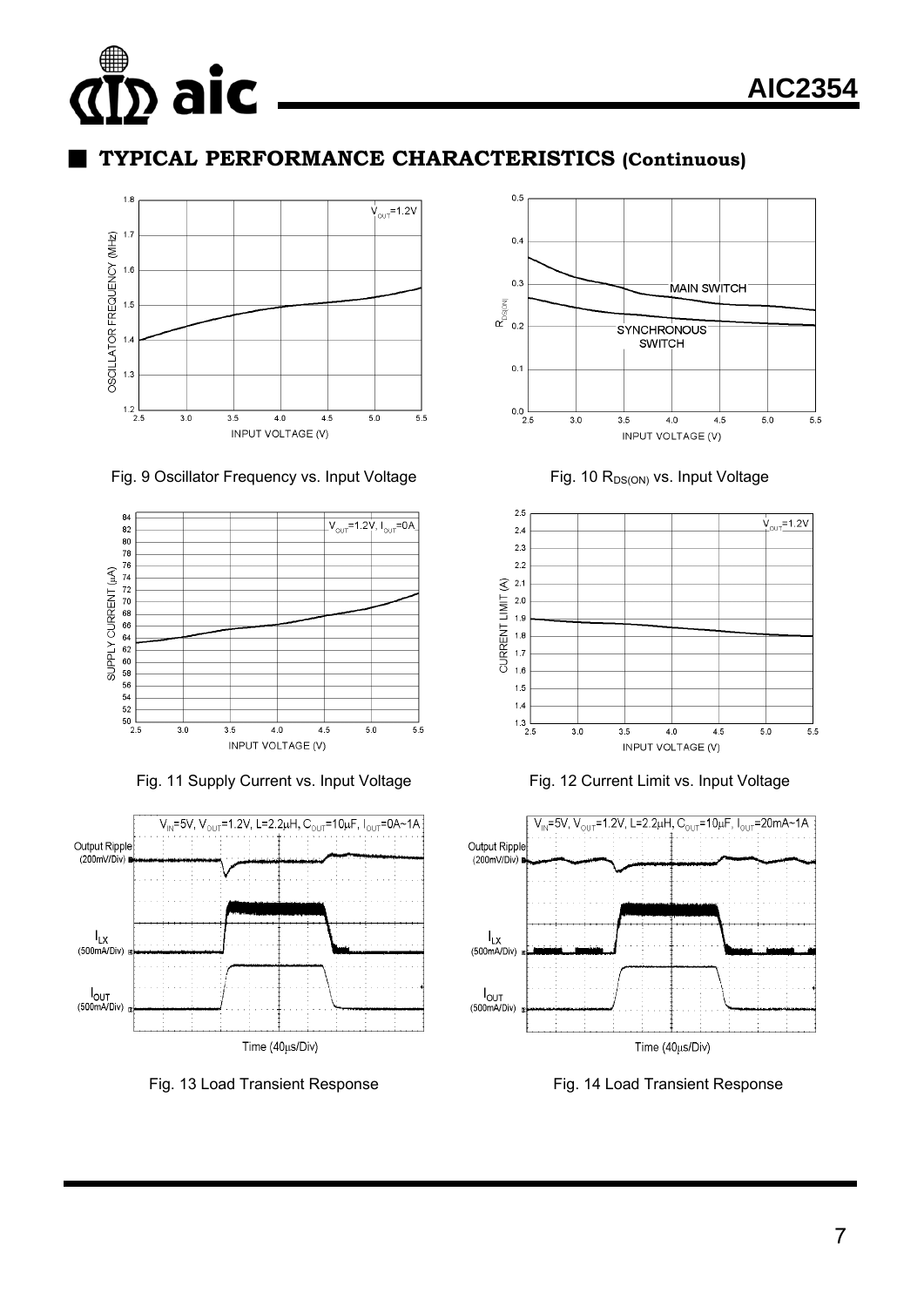## **AIC AIC2354**

## **TYPICAL PERFORMANCE CHARACTERISTICS (Continuous)**



Fig. 15 Load Transient Response Fig. 16 Load Transient Response



Fig. 17 Load Transient Response Fig. 18 PSM Operation



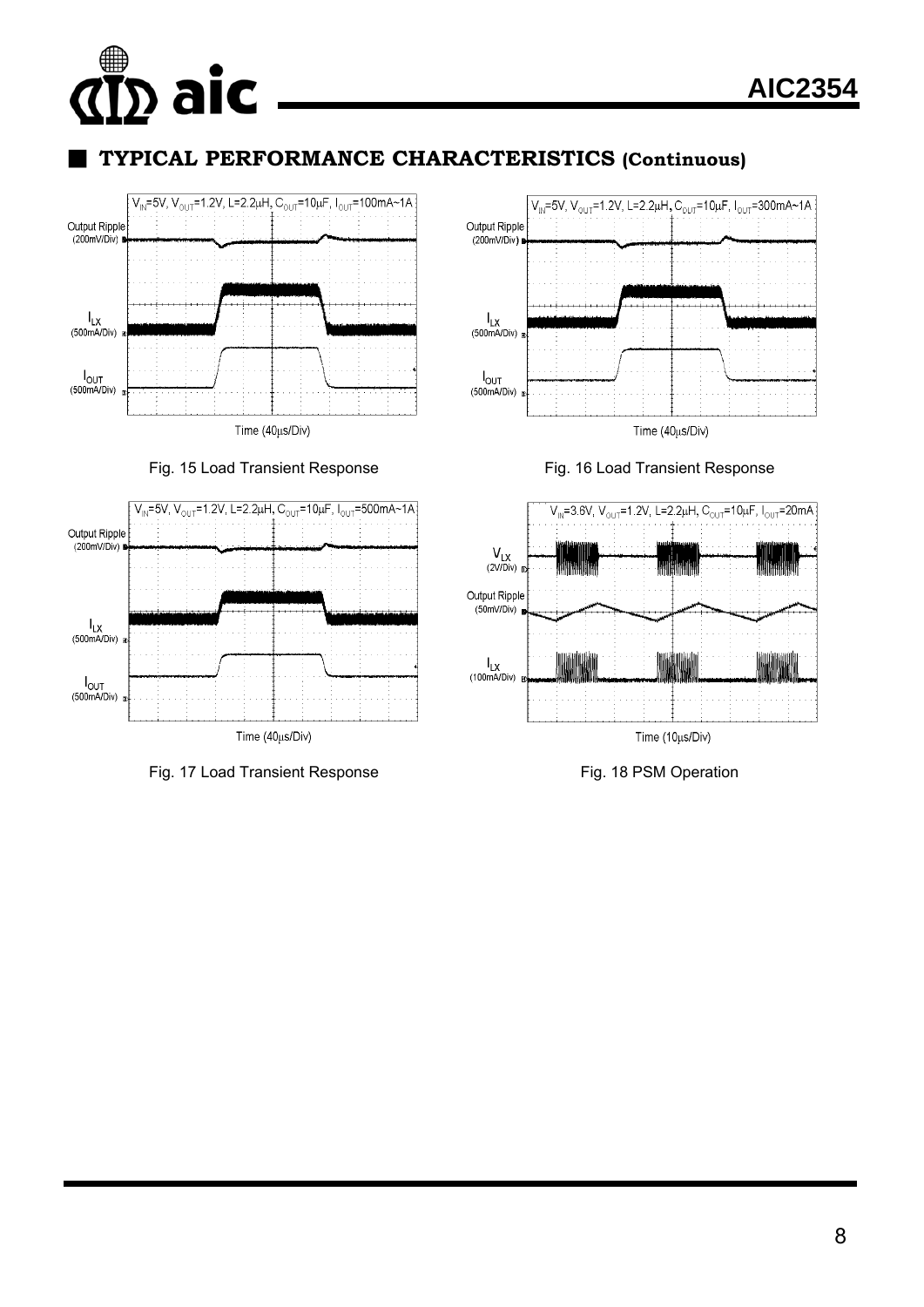

## **BLOCK DIAGRAM**



Functional Block Diagram of AIC2354

## **PIN DESCRIPTIONS**

| Pin<br>DFN-6L  | Pin<br><b>SOT-23</b> | <b>Pin Name</b> | <b>Pin Function</b>                                  |
|----------------|----------------------|-----------------|------------------------------------------------------|
| 1              |                      | <b>NC</b>       | No Internal Connect (Floating or Connecting to GND). |
| $\overline{2}$ | 1                    | EN              | Chip Enable (Active High).                           |
| 3              | 4                    | <b>VIN</b>      | Power Input.                                         |
| 4              | 3                    | <b>LX</b>       | Pin for Switching.                                   |
| 5              | $\overline{2}$       | <b>GND</b>      | Ground.                                              |
| 6              | 5                    |                 | FB/VOUT   Feedback/Output Voltage Pin.               |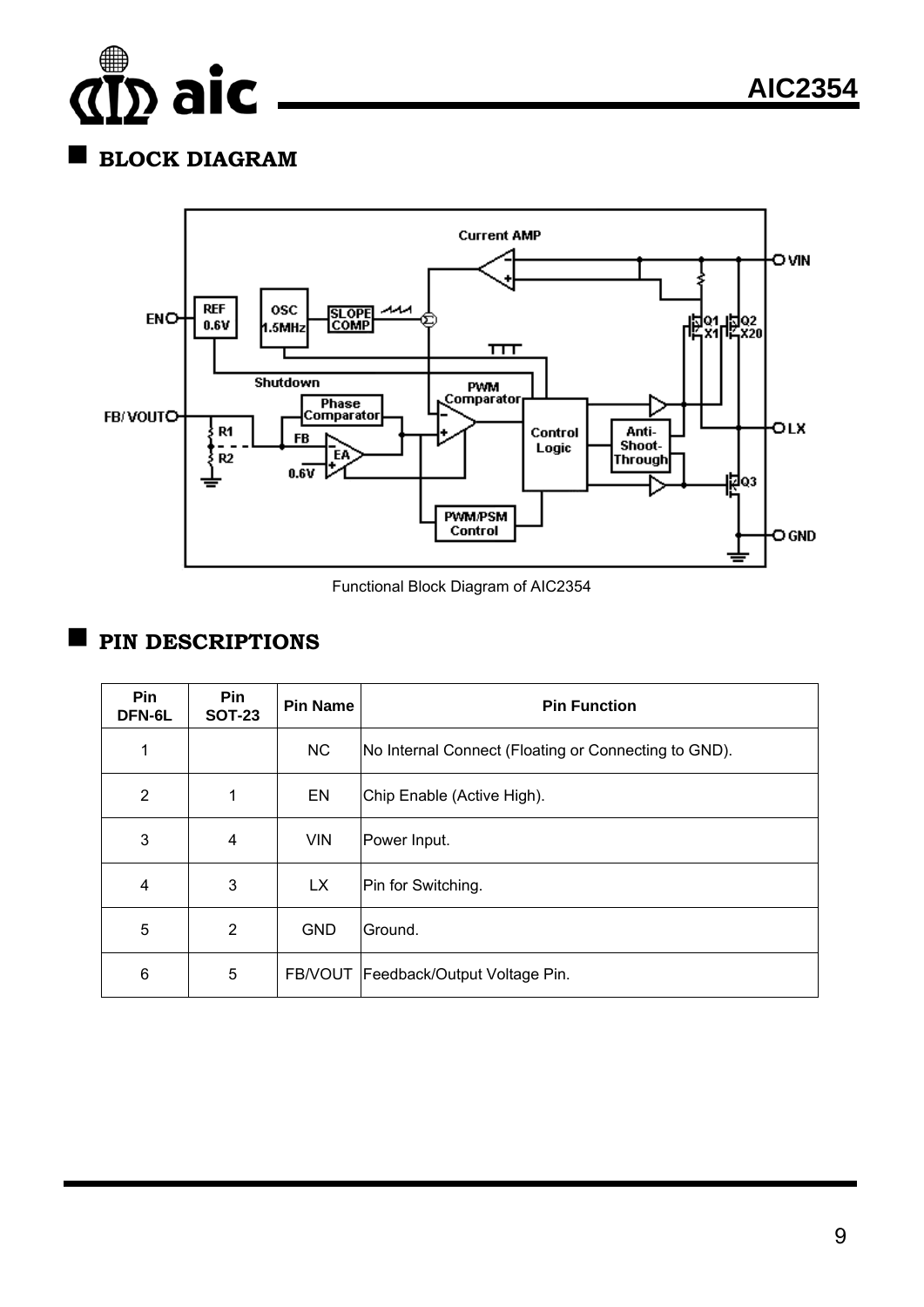

#### **APPLICATION INFORMATION Operation**

The AIC2354 is a low-noise step-down DC/DC converter with current-mode PWM/PSM control architecture. It features an internal synchronous rectifier, which eliminates the external Schottky diode and increases efficiency. During normal operation, the AIC2354 can regulate its output voltage through a feedback control circuit, which is composed of an error amplifier; a current comparator and several control signal generators. By comparing the feedback voltage to the reference voltage of 0.6V, the error amplifier varies its output voltage. The output voltage of the error amplifier is compared with the summing signal of current sensing signal and slope compensation signal to determine the duty cycle of internal main power switch (P-channel MOSFET). While the main power switch is turned on, the synchronous power switch (Nchannel MOSFET) will be turned off through anti-shortthrough block. Similarly, when the main power switch is turned off, the synchronous power switch will be turned on until the inductor current starts to reverse or the beginning of the next switching cycle. In order to achieve better efficiency and prevent overcharging the output capacitor, AIC2354 will enter pulse-skippingmodulated mode (PSM) operation while working at light load conditions.

#### **Current Limitation**

The AIC2354 provides current limit function by using an internal sensing resistor. When the main power switch turns on, current follows through the internal sensing resistor. And current amplifier senses the voltage, which crosses the resistor, and amplifies it. While the sensed voltage gets higher than reference voltage, the current limitation function is activated. While the current limitation function is activated, the duty cycle will be reduced to limit the output power to protect the internal power switches.

#### **Short Circuit Protection**

While the output is shorted to ground, the switching frequency of AIC2354 will be reduced to one third of the normal switching frequency. This lower switching frequency ensures the inductor current has more time to discharge, thereby preventing inductor current runaway. The switching frequency will automatically return to its designed value while short circuit condition is released.

#### **Shutdown**

By connecting the EN pin to GND, the AIC2354 can be shut down to reduce the supply current to  $0.1\mu A$ (typical). At this operation mode, the output voltage of step-down converter is equal to 0V.

#### **100% Duty Cycle Operation**

When the input voltage approaches the output voltage, the AIC2354 smoothly transits to 100% duty cycle operation. This allows AIC2354 to regulate the output voltage until AIC2354 completely enters 100% duty cycle operation. In 100% duty cycle mode, the output voltage is equal to the input voltage minus the voltage, which is the drop across the main power switch.

The AIC2354 achieves 100% duty cycle operation by extending the turn-on time of the main power switch. If the summing signal of current sensing signal and slope compensation signal does not reach the output voltage level of the error amplifier at the end of 90% switching period, the main power switch is continuously turned on and the oscillator remains off until the summing signal of current sensing signal and slope compensation signal reaches the output voltage level of the error amplifier. After the summing signal of current sensing signal and slope compensation signal reaches the output voltage level of the error amplifier, the main power switch is turned off and the synchronous power switch is turned on for a constant off time. At the end of the constant off time, the next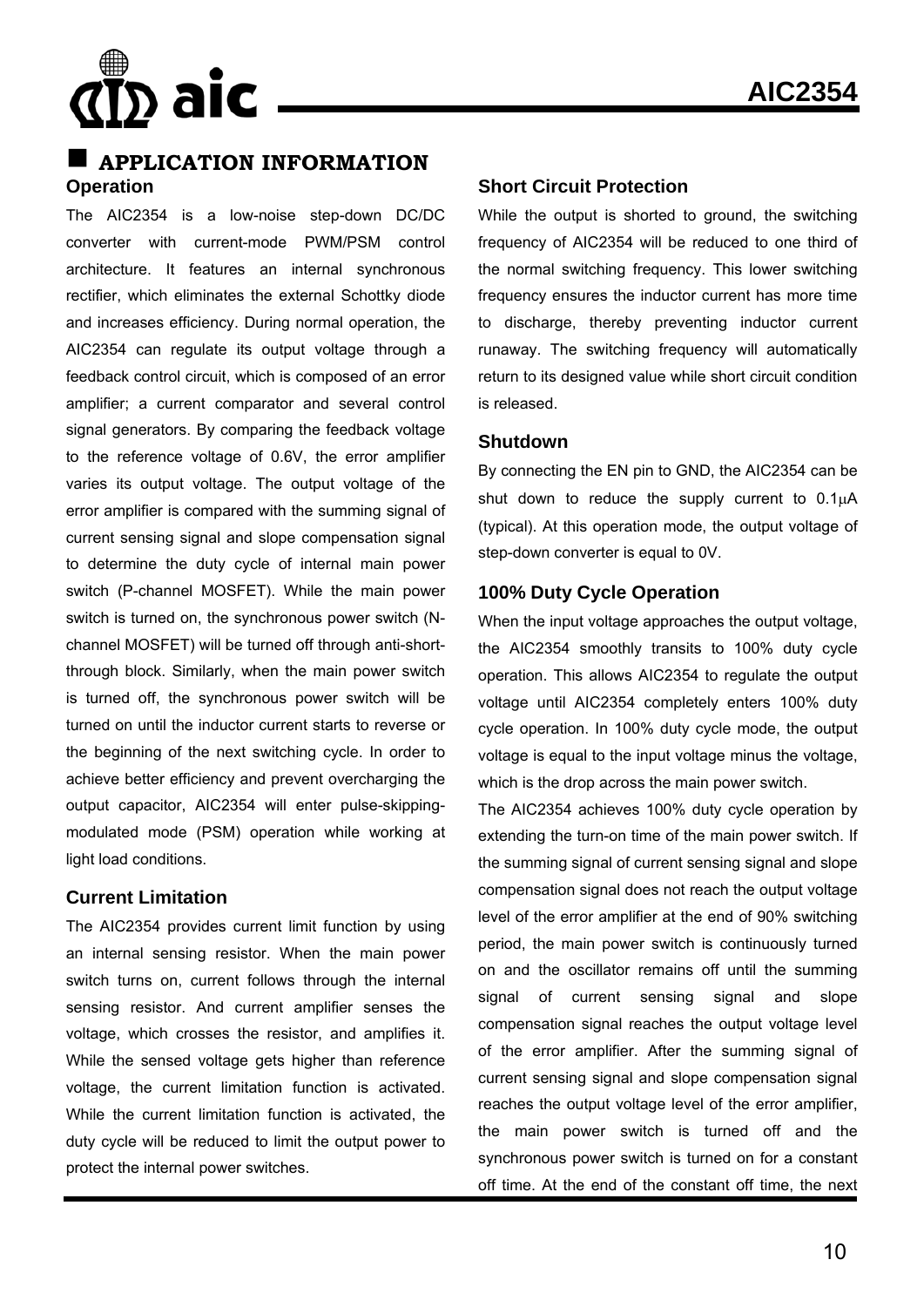## **AIC2354**

switching cycle is begun. While the input voltage approaches the output voltage, the switching frequency decreases gradually to smoothly transit to 100% duty cycle operation.

If input voltage is very close to output voltage, the switching mode goes from pure PWM mode to 100% duty cycle operation. During this transient state mentioned above, large output ripple voltage may appear on output terminal.

#### **Components Selection**

#### **Inductor**

The inductor selection depends on the current ripple of inductor, the input voltage and the output voltage.

$$
L \geq \frac{V_{OUT}}{f_{OSC} \cdot \Delta I_L} \left(1 - \frac{V_{OUT}}{V_{IN}}\right)
$$

Accepting a large current ripple of inductor allows the use of a smaller inductance. However, higher current ripple of inductor can cause higher output ripple voltage and large core loss. By setting an acceptable current ripple of inductor, a suitable inductance can be obtained from above equation.

In addition, it is important to ensure the inductor saturation current exceeds the peak value of inductor current in application to prevent core saturation. The peak value of inductor current can be calculated according to the following equation.

$$
I_{PEAK} = I_{OUT(max)} + \frac{V_{OUT}}{2 \times f_{OSC} \cdot L} \left(1 - \frac{V_{OUT}}{V_{IN}}\right)
$$

#### **Input Capacitor and Output Capacitor**

To prevent the high input voltage ripple and noise resulted from high frequency switching, the use of low ESR ceramic capacitor for the maximum RMS current is recommended. The approximated RMS current of the input capacitor can be calculated according to the following equation.

$$
I_{CINRMS} \approx \sqrt{I_{OUT(MAX)}^2 \times \frac{V_{OUT}(V_{IN} - V_{OUT})}{V_{IN}^2} + \frac{\Delta I_L^2}{12}}
$$

The selection of output capacitor depends on the required output voltage ripple. The output voltage ripple can be expressed as:

$$
\Delta V_{\text{OUT}} = \frac{\Delta I_{L}}{8 \times f_{\text{OSC}} \cdot C_{\text{OUT}}} + \text{ESR} \cdot \Delta I_{L}
$$

For lower output voltage ripple, the use of low ESR ceramic capacitor is recommended. The tantalum capacitor can also be used well, but its ERS is larger than that of ceramic capacitor.

When choosing the input and output ceramic capacitors, X5R and X7R types are recommended because they retain their capacitance over wider ranges of voltage and temperature than other types.

#### **Output Voltage Programming (AIC2354 Adjustable Version Only)**

By connecting a resistive divider  $R_1$  and  $R_2$  the output voltage of AIC2354 step-down converter can be set.  $V<sub>OUT</sub>$  can be calculated as:

$$
V_{OUT} = 0.6 \times \left(1 + \frac{R_1}{R_2}\right)
$$

The resistive divider should sit as close to VFB pin as possible.

#### **Layout Consideration**

In order to ensure a proper operation of AIC2354, the following points should be managed comprehensively.

- 1. The input capacitor and  $V_{\text{IN}}$  should be placed as close as possible to each other to reduce the input voltage ripple and noise.
- 2. The output loop, which is consisted of the inductor, the internal main power switch, the internal synchronous power switch and the output capacitor, should be kept as small as possible.
- 3. The routes with large current should be kept short and wide.
- 4. Logically the large current on the converter should flow at the same direction.
- 5. The VFB pin should be connected to the feedback resistors directly and the route should be away from the noise sources.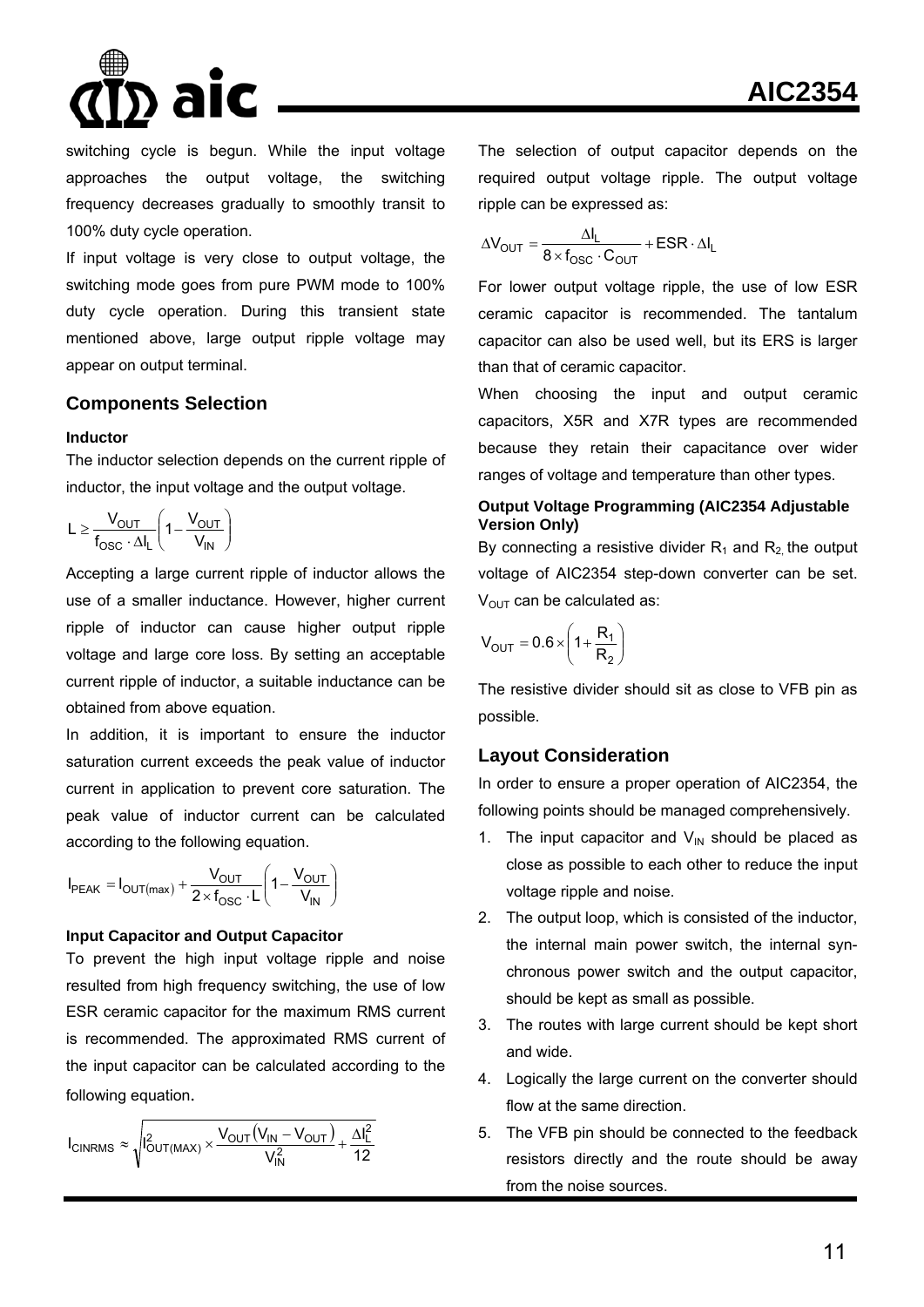## $\stackrel{\text{\tiny 3}}{\text{\tiny 2}}$  aic

## **PHYSICAL DIMENSIONS**

**SOT-23-5** 



Note : 1. Refer to JEDEC MO-178AA.

- 2. Dimension "D" does not include mold flash, protrusions or gate burrs. Mold flash, protrusion or gate burrs shall not exceed 10 mil per side.
- 3. Dimension "E1" does not include inter-lead flash or protrusions.
- 4. Controlling dimension is millimeter, converted inch dimensions are not necessarily exact.

|                       | MILLIMETERS |             |  |  |
|-----------------------|-------------|-------------|--|--|
| M<br>B<br>O<br>L      | MIN.        | MAX.        |  |  |
| Α                     | 0.95        | 1.45        |  |  |
| A <sub>1</sub>        | 0.00        | 0.15        |  |  |
| A2                    | 0.90        | 1.30        |  |  |
| b                     | 0.30        | 0.50        |  |  |
| ${\bf c}$             | 0.08        | 0.22        |  |  |
| D                     | 2.80        | 3.00        |  |  |
| E                     | 2.60        | 3.00        |  |  |
| E <sub>1</sub>        | 1.50        | 1.70        |  |  |
| e                     | 0.95 BSC    |             |  |  |
| e <sub>1</sub>        | 1.90 BSC    |             |  |  |
| L                     | 0.30        | 0.60        |  |  |
| L1                    | 0.60 REF    |             |  |  |
| $\boldsymbol{\theta}$ | $0^{\circ}$ | $8^{\circ}$ |  |  |
|                       |             |             |  |  |

SOT-23-5